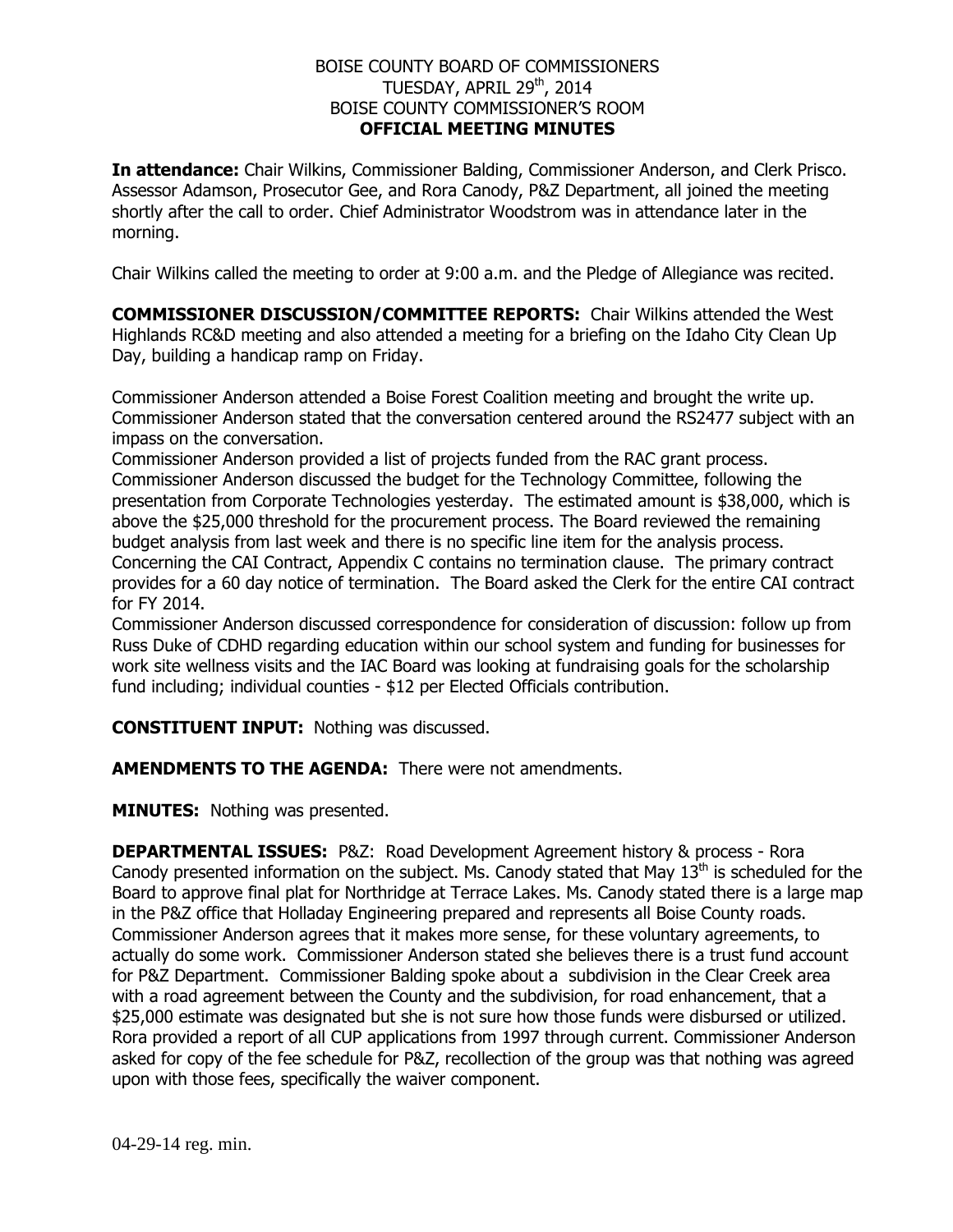Assessor Adamson attended, on the Board's behalf, an economic forum and gave the Board a briefing of the forum discussions. French company (Go Go Juice) is coming into the old Nampa micron facility, another location in the state has a Portugal company opening a yogurt facility. Assessor Adamson discussed the exemptions status and stated that the subject is on the agenda for next week and that our Prosecutor is involved in one (or two) of them. Commissioner Anderson asked if the Board may have a copy of the exemptions for review, as they have received in the past.

Emergency Management – re-establishment of employment: Commissioner Balding MOTIONED to sign the letter establishing employment for John Roberts, effective May 5<sup>th</sup>, with same rate and benefits he was receiving when he was terminated on April  $4<sup>th</sup>$  and the attached pages of personnel policy manual for classification of employees (pages 11-13) that address PERSI employees. Commissioner Anderson SECONDED. Roll call vote: Chair Wilkins – aye; Commissioner Balding – aye; Commissioner Anderson – aye, motion passed.

Clerk Prisco presented the Joint Quarterly Auditor/Treasurer report. Chair Wilkins MOTIONED to approve the Treasurer/Auditor Joint Quarterly Report, dated April 17, 2014, as presented. Commissioner Balding SECONDED. Roll call vote: Chair Wilkins – aye; Commissioner Balding – aye; Commissioner Anderson – aye, motion passed.

**CONTRACTS/AGREEMENTS/GRANTS:** Nothing was presented.

**DEMAND WARRANTS:** Commissioner Anderson MOTIONED to pay the demand warrant to Abigail Newland, in the amount of \$75, for child care services within the Strengthening Families Program - Idaho City. Commissioner Balding SECONDED. All ayes, motion passed.

**INDIGENT:** - **EXECUTIVE SESSION per I.C. 67-2345(1)(d):** exempt records .......................Deputy Clerk Loya Chair Wilkins MOTIONED to go into executive session per Idaho Code 67-2345(1)(d), for indigent, to discuss the following cases: #04-05D, #13-03-D, #14-01-A and case #11-09-C. Commissioner Balding SECONDED. Roll call vote: Chair Wilkins-aye; Commissioner Balding-aye; Commissioner Anderson-aye, motion passed unanimously. Coming out of executive session for 67-2345(1)(d), Chair Wilkins MOTIONED on the following cases: that we table 04-05-D per review by staff, we approve a recording fee for a lien in Arizona on that same case, that we sign the amended approval on cases 13-03-D and 14-01-A and sign the letter, as submitted, on case 11-09-C. Commissioner Balding SECONDED. All ayes; motion carried.

**PA ISSUES:** Commissioner Anderson wants to do election discussion under executive session, under 67-2345(1)(f). Prosecutor Gee stated that he is not aware of anything that would warrant that so the discussion began.

Notice of Termination of Joint Powers Agreement with City of Crouch - Prosecutor Gee presented a letter for notice of termination. Prosecutor Gee will make changes and bring before the Board later today.

Arrow Rock Road discussion – Prosecutor Gee has had no response from Atlanta Highway District/Elmore County concerning this issue.

There was a discussion on duplicate checks paid out to AHD. The first one was not cashed so Boise County sent a new one and they cashed both. The Board stated that we want our money back and the Prosecutor stated yes, we should request the return of one of the checks. Clerk Prisco will draft a letter to AHD, have Prosecutor Gee review it and will have the Board sign next week.

04-29-14 reg. min.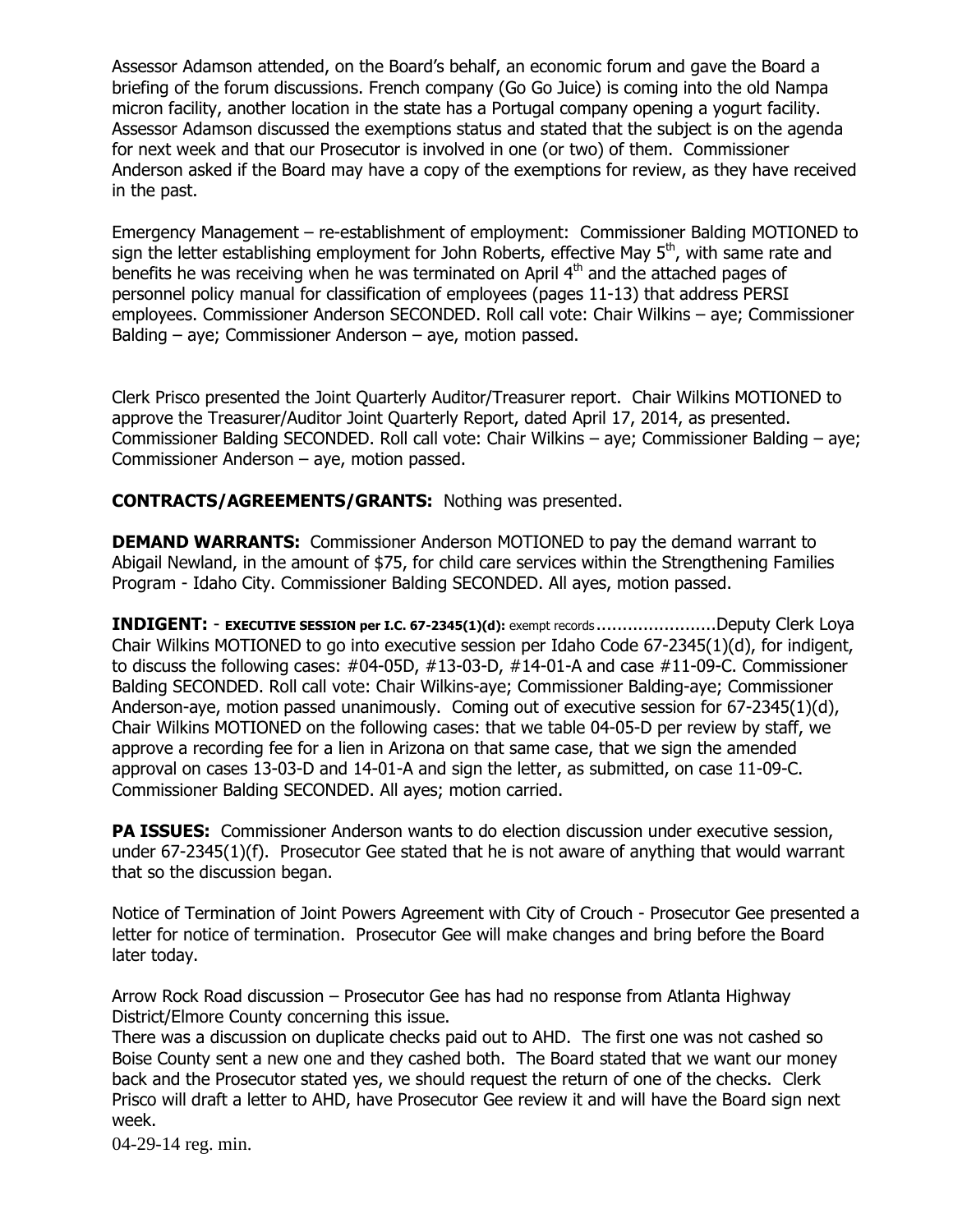Prosecutor Gee spoke about the ULO, the Idaho City Area of Impact meeting, gaming report and a potential litigation.

Chair Wilkins MOTIONED to go into executive session I.C. 67-2345(1)(f) under pending litigation. Commissioner Balding SECONDED. Roll call vote: Chair Wilkins – aye; Commissioner Balding – aye; Commissioner Anderson – aye, motion passed unanimously. Coming out of executive session for I. C. 76-2345(1)(f), pending litigation, which was an update from the Prosecutor, no decisions were made.

**SQUAW CREEK SOIL CONSERVATION UPDATE:** Randy Heffner, Chair and Art Beal, Secretary and Director of Division III, were in attendance. The Board was given a handout and an update on the program. Mr. Heffner stated they do get a match to go with the funding that we send to them. The Board asked if there will be any increase in cost to the County, they have no answer right now.

**HARDSHIP APPLICATION REVIEW:** The applicant is not in attendance. Prosecutor Gee stated, for the record, that Mr. LaBare was a past client of his. This issue will be tabled until the Board can get more information from the Assessor and Treasurer for discussion next week.

**SOLID WASTE:** Transfer Station Addition bid award – The bid was discussed and then 10 business days to accept and then back for signature on contract and Notice to Proceed from Paul Rekow. They (RC Hayes Construction) will also need to submit their Contractor's license and Certificate of Liability. The Notice of Award needs to be signed today for Mr. Hayes to get the bond. Commissioner Anderson MOTIONED that we provide a Notice of Award for the construction of the transfer station addition at the Horseshoe Bend Solid Waste Collection Site, 201 Old Emmett Rd, to RC Hayes Construction, PO Box 817, Idaho City, ID 83631, in the amount of \$45,011.66. Commissioner Balding SECONDED. Roll call vote: Chair Wilkins – aye; Commissioner Balding – aye; Commissioner Anderson – aye, motion passed unanimously.

Loader and tires discussion – Mike Bottoms presented information on options for loader tires (foam filled or solid) and leasing a loader. The funds for the tires would come from 499-07 revenue – cash carryover. Chair Wilkins MOTIONED to approve the purchasing of 17.5 X 25 solid nondirection tires for the loader, at the Horseshoe Bend Transfer Station, in the amount of \$16,201.39, from Commercial Tire. Commissioner Anderson SECONDED. Roll call vote: Balding – nay; Chair Wilkins – aye; Commissioner Anderson – aye, motion passed.

Solid Waste Supervisor, Mike Bottoms, asked if the Board has heard anything from Idaho Waste Systems. Chair Wilkins stated they are on the agenda May  $6<sup>th</sup>$  at 2:00 pm.

## **MISCELLANEOUS & CORRESPONDENCE:**

- Baldwin letter Mr. Baldwin received a map from the Assessor's office prior to the tax deed sale and upon review with his surveyor and the Assessor's office, it was changed as there was question as to the location of the property. Mr. Baldwin would like his money back as the property does not border Hwy 55 and was misrepresented. The Board will discuss further this issue next week.
- Transfer of portion of Banks/Lowman Highway to ITD Prosecutor Gee presented information. Prosecutor Gee read the letter, to ITD, to the Board for approval of the letter and sending it. Chair Wilkins MOTIONED to sign the letter that Prosecutor Gee drafted in reference to the transfer of the Banks/Lowman Highway to ITD, as presented. Commissioner Balding SECONDED. All ayes, motion passed.